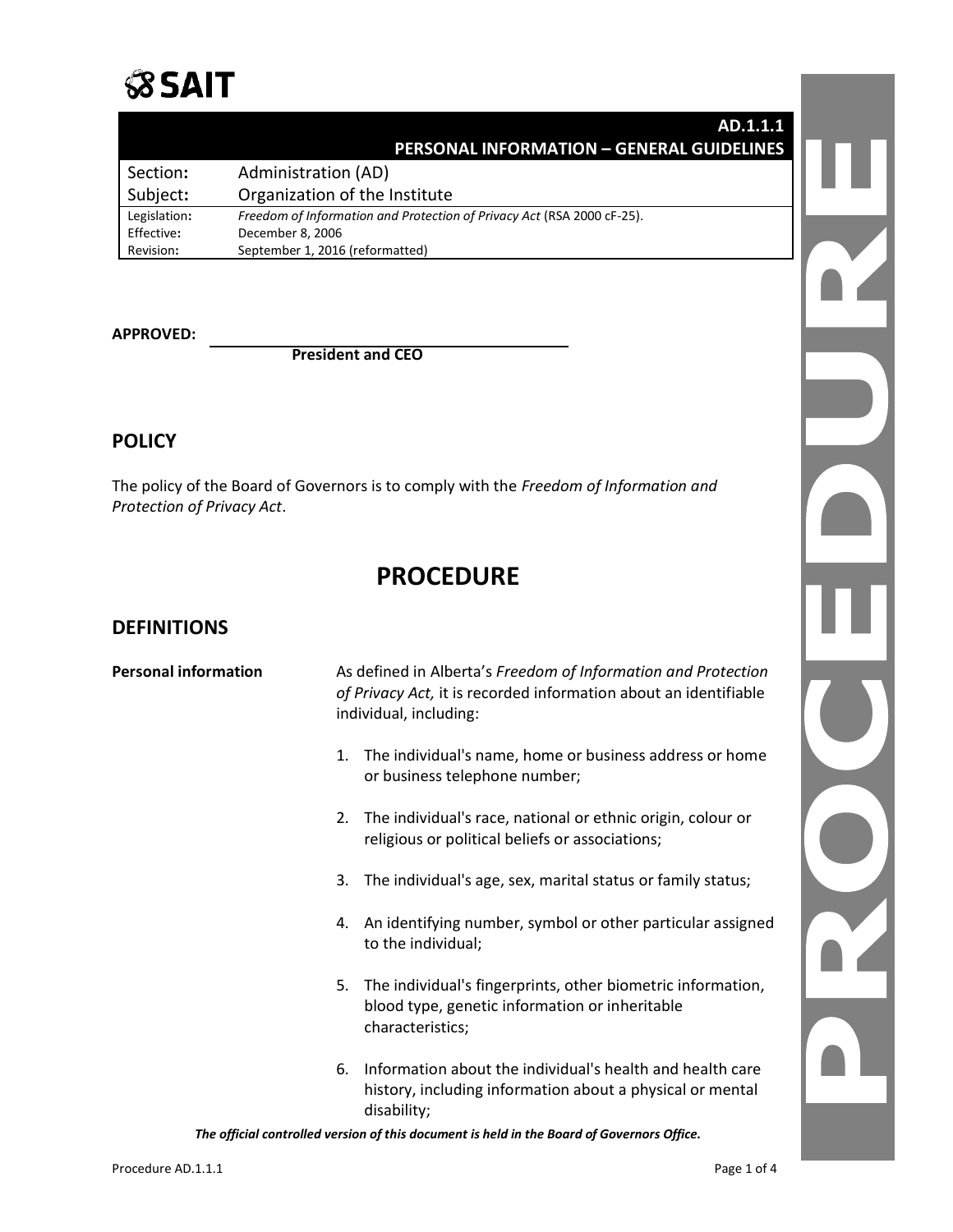

|                                  | 7. | Information about the individual's educational, financial,<br>employment or criminal history, including criminal records<br>where a pardon has been given;                                  |  |
|----------------------------------|----|---------------------------------------------------------------------------------------------------------------------------------------------------------------------------------------------|--|
|                                  | 8. | Anyone else's opinions about the individual; and                                                                                                                                            |  |
|                                  | 9. | The individual's personal views or opinions, except if they<br>are about someone else.                                                                                                      |  |
| <b>Personal information bank</b> |    | A collection of personal information that is organized or<br>retrievable by the name of an individual or by an identifying<br>number, symbol or other particular assigned to an individual. |  |

## **GOVERNING PRINCIPLES**

1. SAIT shall collect, use and disclose personal information only as permitted in Alberta's *Freedom of Information and Protection of Privacy Act* (*FOIP Act*).

## **PROCEDURE**

- **A. Collection of Personal Information**
	- 1. All collection of personal information shall satisfy the requirements of the *FOIP Act*. In particular:
		- a) All forms of collection will provide a notice to the individual of the purpose of collection in a form prescribed by SAIT's FOIP coordinator;
		- b) All information will be collected directly from the individual except as otherwise authorized by the *FOIP Act*;
		- c) All records used to make a decision about an individual will be retained for a minimum of one year from the date of that decision or for such other longer period as may be specified in record retention procedures (refer to procedur[e AD.3.2.3](https://www.sait.ca/assets/documents/about-sait/policies-and-procedures/administration/ad-3-2-3-retention-and-disposition-schedule.pdf)  [Retention and Disposition Schedule\)](https://www.sait.ca/assets/documents/about-sait/policies-and-procedures/administration/ad-3-2-3-retention-and-disposition-schedule.pdf);
		- d) An individual may request that SAIT correct personal information that SAIT holds about that individual;
		- e) SAIT will take all reasonable precautions to protect personal information.

#### **B. Use and Disclosure of Personal Information**

*The official controlled version of this document is held in the Board of Governors Office.*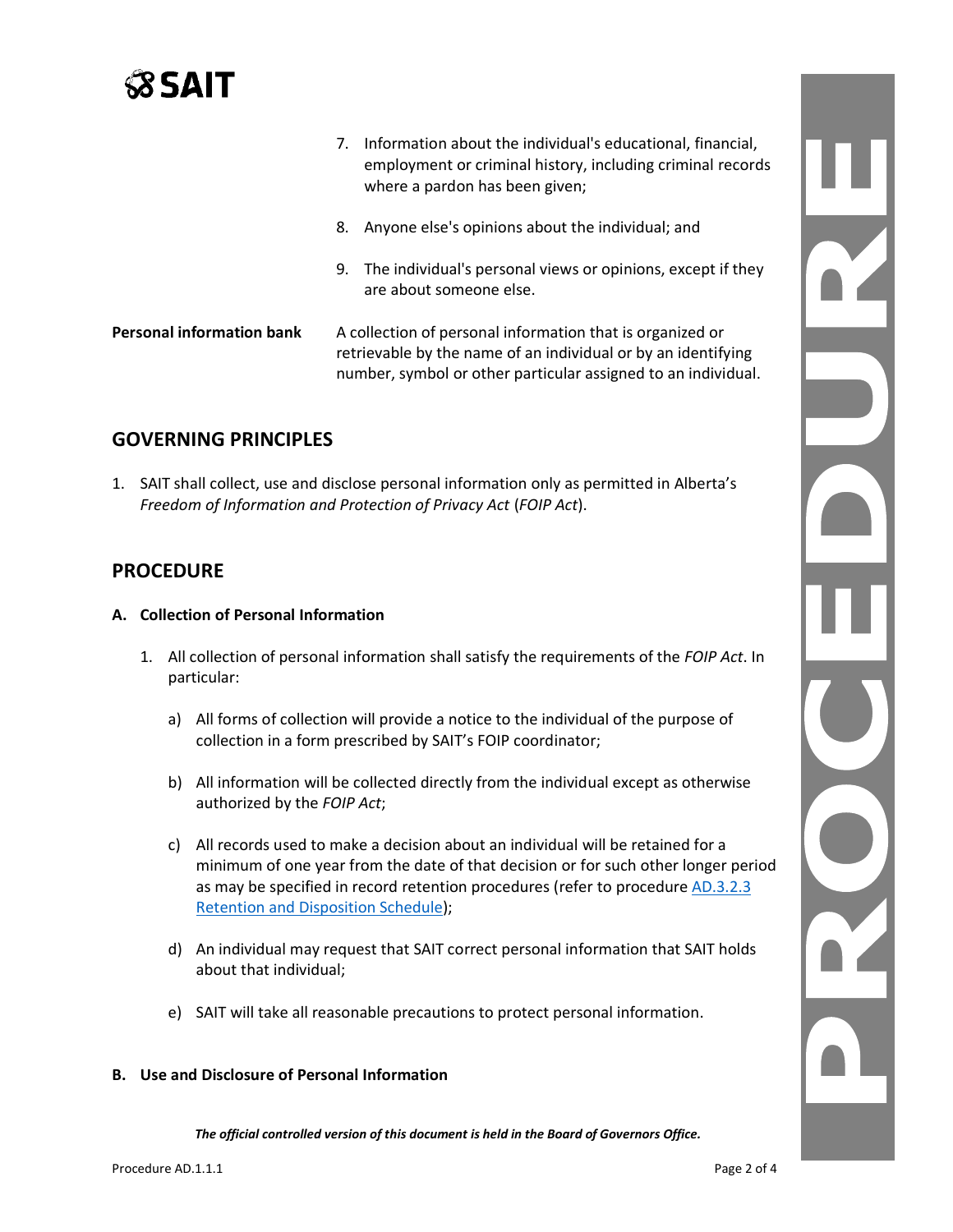

- 1. All uses and disclosure of personal information shall satisfy the requirements of the *FOIP Act*. In particular:
	- a) All use will be consistent with the stated purpose of collection; and
	- b) Disclosure shall be controlled and limited in accordance with the *FOIP Act* and SAIT will take all reasonable precautions to prevent the unauthorized disclosure of personal information.

#### **C. Responsibility**

1. The designated positions listed below are stewards who are responsible for ensuring that this procedure is followed for personal information about the designated groups of individuals and that designates within each department who have access to personal information adhere to this procedure.

| a) | Registrar, Office of the Registrar     | Students or prospective students                                                             |
|----|----------------------------------------|----------------------------------------------------------------------------------------------|
| b) | Director, Employee Services            | Current, prospective and former<br>employees, contractors or volunteers                      |
| C) | Director, Communications and Marketing | Current, prospective and former<br>permission-based marketing clients                        |
| d) | Director, Alumni and Development       | Current, prospective and former<br>members of the SAIT Alumni<br>Association                 |
| e) | Director, Corporate Training Solutions | Current, prospective and former<br>corporate clients                                         |
| f  | Director, Commercial Services          | Current, prospective and former<br>customers of Commercial Services                          |
| g) | Director, Finance                      | Current, prospective and former<br>vendors or suppliers; students or<br>prospective students |
| h) | Director, Information Systems          | Students or prospective students                                                             |

#### **D. Personal Information Banks**

1. The designated stewards shall prescribe procedures governing the development and use of all personal information banks in their areas of responsibility.

*The official controlled version of this document is held in the Board of Governors Office.*